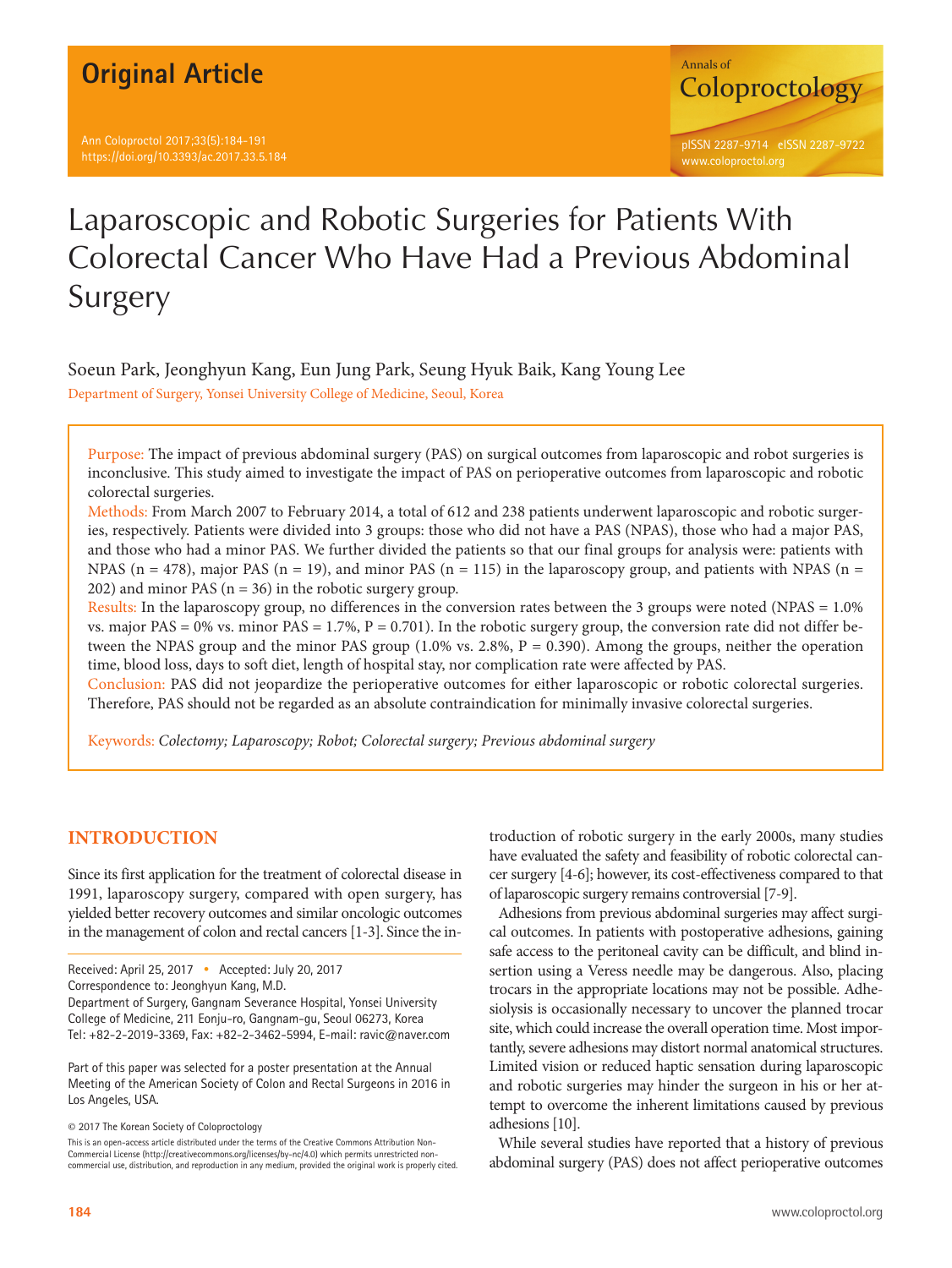**Coloproctology** 

in laparoscopic colorectal surgeries [10, 11], several other studies have reported that patients with PAS are more likely to have prolonged operation time, significantly higher incidence of open conversion, an inadvertent enterotomy, or postoperative ileus than patients without PAS [12-16]. Recent studies that divided PAS patients into major or minor subgroups found that patients with major PAS, but not minor PAS, had a higher conversion rate or complication rate than patients without a PAS history [17, 18]. Additionally, few studies on the effect of PAS on robotic colorectal surgery outcomes have been reported.

Although the safety and the advantages of laparoscopic and robotic colorectal surgeries have been confirmed, the use of both modalities in patients with a PAS history remains uncertain. Herein, we investigated the impact of PAS on perioperative recovery outcomes from laparoscopic and robotic colorectal surgeries.

#### **METHODS**

#### **Patients**

Between March 2007 and February 2014, a total of 850 patients underwent laparoscopy or robotic colorectal surgery at Gangnam Severance Hospital, Yonsei University College of Medicine. Among them, 612 patients underwent laparoscopic surgeries, and 238 patients underwent robotic surgery. Informed consent was obtained prior to surgery. This study was approved by the Gangnam Severance Hospital's Institutional Review Board (3-2016- 0166).

During the study period, 3 surgeons performed all laparoscopic colorectal surgeries, and 2 surgeons performed all robotic colorectal surgeries. The standard surgical modality for patients with rectal cancer was either a total mesorectal excision or a tumor-specific mesorectal excision. For left-side tumors, at the discretion of the surgeon, the inferior mesenteric artery was ligated at the level of its origin or just below the left colic artery. For right-side tumors, principal vessel ligation depended on the tumor's location. The right branch of the middle colic vessels was usually transected in patients with cecal or ascending colon cancer. The middle colic vessels were ligated from the superior mesenteric vessels at their origin if the tumor was located at the hepatic flexure or proximal transverse colon. Vessel ligation and mobilization of the bowel were performed intracorporeally in most cases. Bowel transection and anastomosis were performed either intracorporeally or extracorporeally, according to tumor's location and surgeon's preference. No principle difference in surgical techniques between the laparoscopic and robotic surgeries was noted. For patients with locally advanced rectal cancers, preoperative chemoradiotherapy was performed when the patient was diagnosed as having clinical T3/4 disease and/or node-positive stage. However, the application depended on the tumor's height (occasionally omitted if the tumor was located in the upper rectum) or surgeon's discretion.

Initially, patients were divided into 2 groups: those who had un-

dergone a PAS and those who had not (NPAS). PAS was defined as any type of open or laparoscopic abdominal procedure that invaded the peritoneal space and, thus, could induce peritoneal adhesions. Hernioplasty, hemorrhoidectomy, and endoscopic procedures were not included as PASs for this study. Additionally, we divided PAS patients into major PAS and minor PAS groups according to the classification suggested by Kim et al. [17], who defined major PAS as abdominal surgery involving more than one abdominal quadrant and minor PAS as abdominal surgery involving one abdominal quadrant. A laparoscopic cholecystectomy or appendectomy, as well as a low midline incision for gynecologic surgeries, including an oophorectomy, salpingectomy, cesarean section, or myomectomy, were classified as minor PASs [17].

Annals of

The patients' clinicopathologic characteristics (sex, age, body mass index [BMI], American Society of Anesthesiologist [ASA] physical status classification, tumor location, tumor size, preoperative chemoradiotherapy, and stage), abdominal surgery history, and perioperative outcomes (combined resection, conversion, operation time, blood loss, number of retrieved lymph nodes, days to soft diet intake, length of hospital stay, and postoperative complications) were retrieved from a prospectively maintained database. Conversion was defined as any case that could not be completed with the intended laparoscopic or robotic surgical approach and that required a more extensive abdominal incision than expected for specimen removal. Each factor was compared between the NPAS, major PAS, and minor PAS subgroups within the laparoscopy group and between the NPAS and minor PAS subgroups within the robotic surgery group.

#### **Statistical analyses**

All calculations were performed using IBM SPSS Statistics ver. 23.0 (IBM Co., Armonk, NY, USA). The differences in clinicopathologic features and perioperative outcomes among the different surgery groups were analyzed using a 2-tailed Pearson chisquare test or Fisher exact test for categorical variables and Student t-test or Mann-Whitney U-test for continuous variables. The Kruskal-Wallis test was used to analyze quantitative differences between the the groups. A P-value of < 0.05 was considered statistically significant.

#### **RESULTS**

In the laparoscopy group, 19 (3.1%) and 115 patients (18.7%) were allocated to the major and the minor PAS subgroups, respectively. In the robotic surgery group, 36 patients (15.1%) were allocated to the minor PAS subgroup and no patients were allocated to the major PAS subgroup. Among major PAS patients, a gastrectomy was the most common surgery, followed by small bowel resection. Among minor PAS patients, an appendectomy was the most frequently performed procedure, followed by a total abdominal hysterectomy, in both the laparoscopy and the robotic surgery groups (Table 1).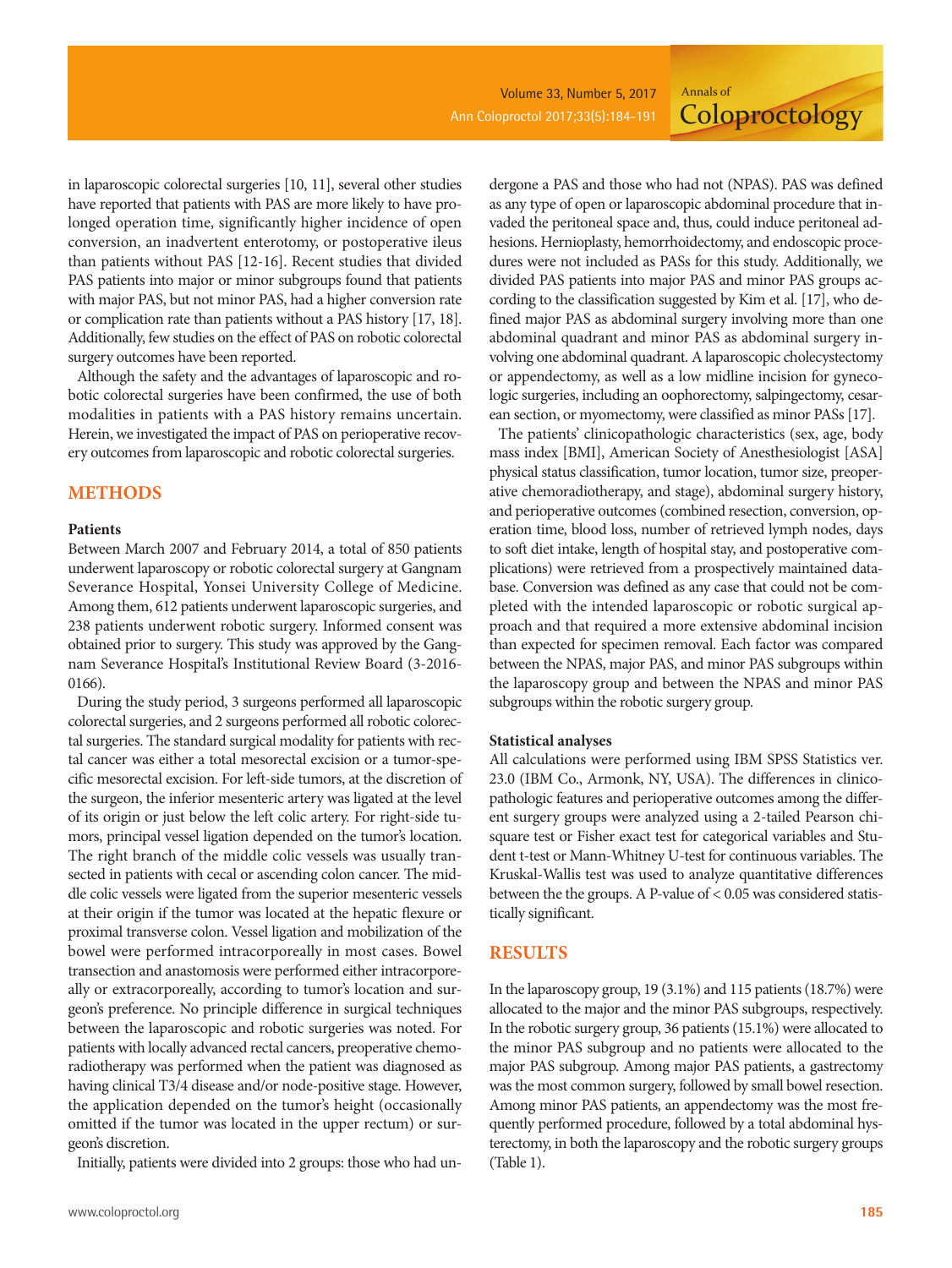#### **Table 1.** Types of previous abdominal surgeries

| Surgery type                                     | Laparoscopy<br>group<br>$(n = 134)$ | Robotic<br>surgery group<br>$(n = 36)$ |  |
|--------------------------------------------------|-------------------------------------|----------------------------------------|--|
| Major PAS ( $n = 19$ )                           |                                     |                                        |  |
| Gastrectomy                                      | 5(26.3)                             |                                        |  |
| Small bowel resection                            | 3(15.8)                             |                                        |  |
| Hepatectomy                                      | 2(10.5)                             |                                        |  |
| Gastrectomy, cholecystectomy                     | 1(5.3)                              |                                        |  |
| Gastrectomy, small bowel resection               | 1(5.3)                              |                                        |  |
| Low anterior resection, Wedge resection of liver | 1(5.3)                              |                                        |  |
| Nephrectomy for organ transplantation            | 1(5.3)                              |                                        |  |
| Distal pancreatectomy                            | 1(5.3)                              |                                        |  |
| Right hemicolectomy                              | 1(5.3)                              |                                        |  |
| Right hemicolectomy, Whipple operation           | 1(5.3)                              |                                        |  |
| Roux-en-Y choledochojejunostomy                  | 1(5.3)                              |                                        |  |
| Small bowel resection, TAH                       | 1(5.3)                              |                                        |  |
| <b>Minor PAS</b>                                 | $n = 151$                           | $n = 36$                               |  |
| Appendectomy                                     | 51 (44.3)                           | 11(30.6)                               |  |
| Total abdominal hysterectomy                     | 17 (14.8)                           | 9(25.0)                                |  |
| Cesarean section                                 | 15 (13.0)                           | 6(16.7)                                |  |
| Cholecystectomy                                  | 10(8.7)                             | 5(13.9)                                |  |
| Myomectomy                                       | 4 (3.5)                             |                                        |  |
| Oophorectomy                                     | 4(3.5)                              | 1(2.8)                                 |  |
| Tubal ligation                                   | 3(2.6)                              |                                        |  |
| Cesarean section, appendectomy                   | 2(1.7)                              |                                        |  |
| Cholecystectomy, appendectomy                    | 2(1.7)                              |                                        |  |
| TAH, appendectomy                                | 2(1.7)                              | 2(5.6)                                 |  |
| TAH, cholecystectomy                             | 2(1.7)                              |                                        |  |
| Cesarean section, cholecystectomy                | 1(0.9)                              |                                        |  |
| Operation due to ectopic pregnancy               | 1(0.9)                              | 1(2.8)                                 |  |
| <b>TAH, Cesarean section</b>                     | 1(0.9)                              |                                        |  |
| Abscess drainage                                 |                                     | 1(2.8)                                 |  |

Values are presented as number (%).

PAS, previous abdominal surgery; TAH, total abdominal hysterectomy.

Overall, both the laparoscopy and robotic groups had significantly more women with PAS. However, a predominance of men was found among major PAS patients compared with minor PAS patients in the laparoscopy group. Also, in the laparoscopy group, major PAS patients tended to be older than minor PAS patients, although the difference was not statistically significant ( $P = 0.057$ ). Rectal cancer was significantly more common in the major PAS subgroup than the minor PAS and the NPAS subgroups ( $P =$ 0.012). No differences in body mass index (BMI), ASA physical status classification, tumor size, preoperative chemoradiotherapy, or stage among the NPAS, major PAS, and minor PAS subgroups were observed. In the robotic surgery group, no significant differences were found regarding age, BMI, ASA physical status classification, tumor location, tumor size, preoperative chemoradiotherapy, or stage between the PAS and the minor NPA subgroups (Table 2).

Conversion to open surgery was required for 7 patients (1.1%) in the laparoscopy group and 3 patients (1.2%) in the robotic surgery group. In the laparoscopy group, no differences in conversion rates were found between the 3 subgroups (NPAS = 1.0% vs. major PAS =  $0\%$  vs. minor PAS =  $1.7\%$ , P = 0.701). The mean operation time, blood loss, and number of retrieved lymph nodes were not significantly different between the 3 subgroups. The median time to resuming a soft diet was 3 days (range, 2–33 days) for the NPAS subgroup, 3 days (range, 2–5 days) for the major PAS subgroup, and 3 days (range, 1–16 days) for the minor PAS subgroup ( $P = 0.804$ ). Median hospital stay length was 7 days (range, 3–44 days) for the NPAS subgroup, 7 days (range, 4–34 days) for the major PAS subgroup, and 7 days (range, 4–56 days) for the minor PAS subgroup ( $P = 0.992$ ).

In the robotic surgery group, the conversion rate did not differ between the NPAS subgroup and the minor PAS subgroup (1.0% vs.  $2.8\%$ ,  $P = 0.390$ ). No significant differences in operation time, blood loss, and number of harvested lymph nodes were noted between the NPAS and the minor PAS subgroups. The median time for resuming a soft diet was 5 days (range, 2–55 days) in the NPAS subgroup and 5 days (range,  $2-23$  days;  $P = 0.393$ ) in the minor PAS group. Median hospital stay length was 9 days (range, 5–67 days) in the NPAS subgroup and 8 days (range, 6–30 days; P = 0.136) in the minor PAS subgroup (Table 3).

In the laparoscopy group, the complication rate did not differ between the 3 subgroups (NPAS subgroup = 13.6% vs. major PAS sub group =  $26.3\%$  vs. minor PAS sub group =  $16.5\%$ ; P = 0.229). In the robotic surgery group, total complications did not differ between the NPAS and the minor PAS subgroups  $(P = 0.264)$  (Table 4).

### **DISCUSSION**

Our study demonstrated that PAS did not jeopardize immediate postoperative outcomes among patients who received either laparoscopic or robotic colorectal surgery. This suggests that colorectal cancer patients with a PAS can safely undergo minimally invasive surgeries.

Intra-abdominal adhesions are almost inevitable after abdominal surgery. In a clinical study, 83% of patients with PAS had adhesions along abdominal openings whereas only 7% of patients without PAS had adhesions [19]. Peritoneal inflammation, remesothelialization, macrophage inflow, and fibrin gel matrix organization can induce adhesion formation [20]. Generally, reoperation on a patient with PAS would be difficult and risky because adhesiolysis is usually required to access the operation field for complete oncologic resection. This process prolongs the opera-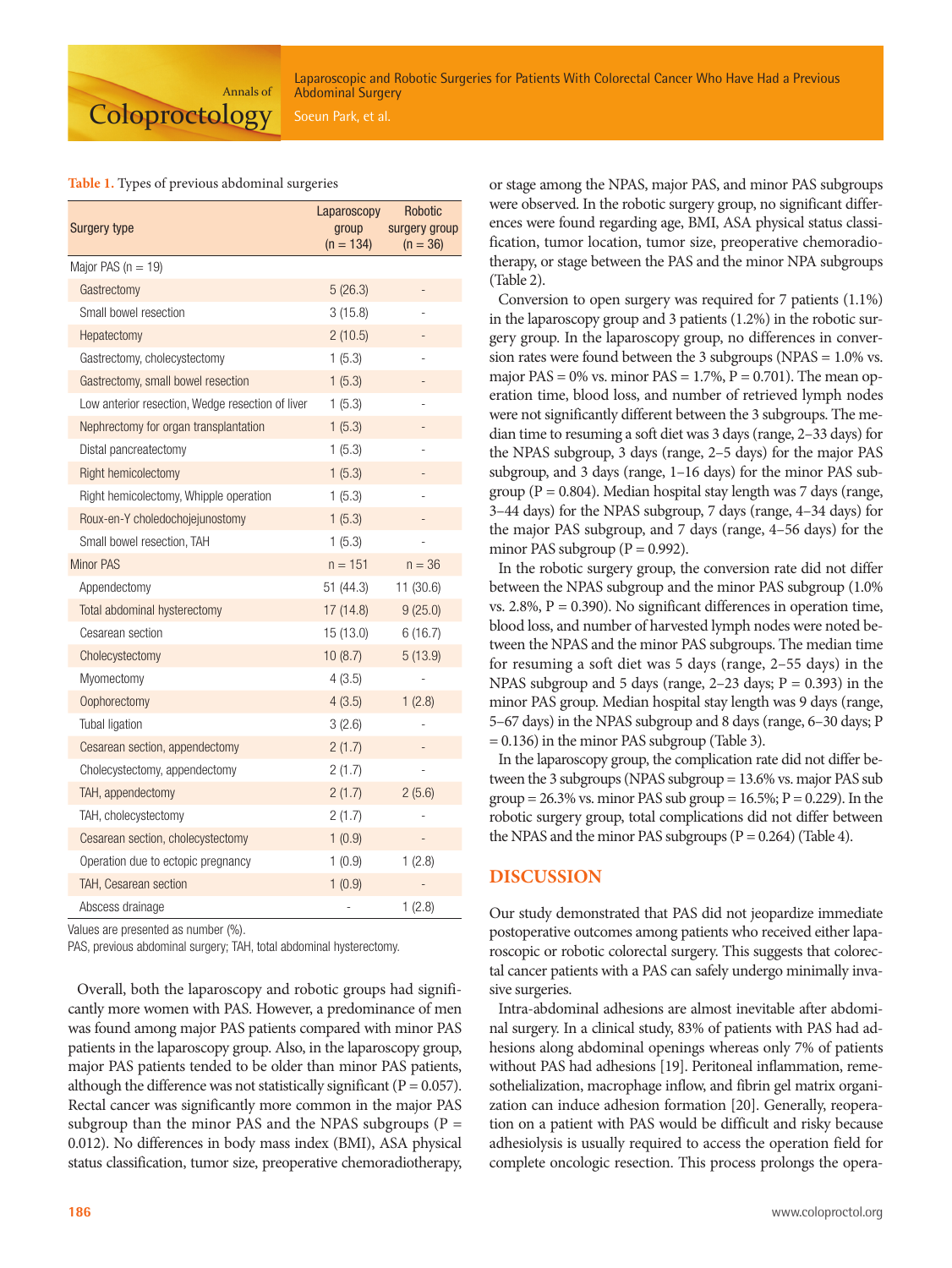Annals of

**Coloproctology** 

|                              |                            | Laparoscopy group              |                                 | Robotic surgery group |                            |                                |                 |
|------------------------------|----------------------------|--------------------------------|---------------------------------|-----------------------|----------------------------|--------------------------------|-----------------|
| <b>Variable</b>              | <b>NPAS</b><br>$(n = 478)$ | <b>Major PAS</b><br>$(n = 19)$ | <b>Minor PAS</b><br>$(n = 115)$ | P-value               | <b>NPAS</b><br>$(n = 202)$ | <b>Minor PAS</b><br>$(n = 36)$ | P-value         |
| Sex                          |                            |                                |                                 | < 0.001               |                            |                                | < 0.001         |
| Male                         | 307 (64.2)                 | 13 (68.4)                      | 41(35.7)                        |                       | 141 (69.8)                 | 12(33.3)                       |                 |
| Female                       | 171 (35.8)                 | 6(31.6)                        | 74 (64.3)                       |                       | 61 (30.2)                  | 24 (66.7)                      |                 |
| Age (yr)                     | $62.4 \pm 2.0$             | $68.4 \pm 8.9$                 | $61.4 \pm 1.4$                  | 0.057                 | $60.7 \pm 11.8$            | $59.5 \pm 11.3$                | 0.554           |
| BMI (kg/m <sup>2</sup> )     | $23.5 \pm 3.1$             | $22.3 \pm 2.8$                 | $23.5\pm3.0$                    | 0.296                 | $23.4 \pm 2.9$             | $23.7\pm3.4$                   | 0.561           |
| <b>ASA PS classification</b> |                            |                                |                                 | $0.160^a$             |                            |                                | $0.810^{a}$     |
|                              | 184 (38.5)                 | 6(31.6)                        | 42 (36.5)                       |                       | 138 (68.3)                 | 23 (63.9)                      |                 |
| $\parallel$                  | 214(44.8)                  | 6(31.6)                        | 58 (50.4)                       |                       | 60 (29.9)                  | 12(34.3)                       |                 |
| $\left\  {}\right\ $         | 80(16.7)                   | 7(36.8)                        | 15 (13.0)                       |                       | 3(1.5)                     | 0(0)                           |                 |
| <b>Tumor location</b>        |                            |                                |                                 | $0.012^a$             |                            |                                | 0.752           |
| Colon                        | 374 (78.2)                 | 9(47.4)                        | 89 (77.4)                       |                       | 73 (36.1)                  | 14 (38.9)                      |                 |
| Rectum                       | 104(21.8)                  | 10(52.6)                       | 26(22.6)                        |                       | 129 (63.9)                 | 22(61.1)                       |                 |
| Tumor size (cm)              |                            |                                |                                 | $0.574^{a}$           |                            |                                | 0.821           |
| $\leq 5$                     | 369 (77.2)                 | 13 (68.4)                      | 87 (75.7)                       |                       | 155 (76.7)                 | 27(75.0)                       |                 |
| >5                           | 109 (22.8)                 | 6(31.6)                        | 28 (24.3)                       |                       | 47 (23.3)                  | 9(25.0)                        |                 |
| Preoperative CRT             | 31(6.5)                    | 2(10.5)                        | 5(4.3)                          | $0.413^{a}$           | 27(13.4)                   | 2(5.6)                         | $0.270^{\rm a}$ |
| Stage                        |                            |                                |                                 | $0.053^{a}$           |                            |                                | 0.147a          |
| $\boldsymbol{0}$             | 4(0.8)                     | 0(0)                           | 3(2.6)                          |                       | 6(3.0)                     | 2(5.6)                         |                 |
|                              | 137 (28.7)                 | 9(47.4)                        | 21(18.3)                        |                       | 58 (28.7)                  | 7(19.4)                        |                 |
| $\parallel$                  | 135 (28.2)                 | 2(10.5)                        | 38 (33.0)                       |                       | 62 (30.7)                  | 7(19.4)                        |                 |
| Ш                            | 171 (35.8)                 | 6(31.6)                        | 42 (36.5)                       |                       | 71(35.1)                   | 18 (50.0)                      |                 |
| IV                           | 31(6.5)                    | 2(10.5)                        | 11(9.6)                         |                       | 5(2.5)                     | 2(5.6)                         |                 |

**Table 2.** Clinicopathological characteristics according to history of previous abdominal surgery for the patients in the laparoscopy and robotic surgery groups

Values are presented as number (%) or mean  $\pm$  standard deviation.

PAS, previous abdominal surgery; NPAS, non-PAS; BMI, body mass index; ASA PS, American Society of Anesthesiologist physical status; CRT, chemoradiotherapy. a Fisher exact test.

**Table 3.** Perioperative outcomes between the groups according to operative technique

|                               | Laparoscopy group                                                                               |                 |                 |                            | Robotic surgery group          |               |                    |  |
|-------------------------------|-------------------------------------------------------------------------------------------------|-----------------|-----------------|----------------------------|--------------------------------|---------------|--------------------|--|
| Variable                      | <b>NPAS</b><br><b>Major PAS</b><br><b>Minor PAS</b><br>$(n = 478)$<br>$(n = 19)$<br>$(n = 115)$ |                 | P-value         | <b>NPAS</b><br>$(n = 202)$ | <b>Minor PAS</b><br>$(n = 36)$ | P-value       |                    |  |
| Combined resection            | 66 (13.8)                                                                                       | 1(5.3)          | 23(20.0)        | $0.151^a$                  | 19(9.4)                        | 6(16.7)       | $0.233^{a}$        |  |
| Open conversion               | 5(1.0)                                                                                          | 0(0)            | 2(1.7)          | $0.701$ <sup>a</sup>       | 2(1.0)                         | 1(2.8)        | 0.390 <sup>a</sup> |  |
| Operation time (min)          | $245 \pm 85$                                                                                    | $275 + 133$     | $253 + 96$      | 0.258                      | $273 + 96$                     | $268 + 85$    | 0.770              |  |
| Blood loss (mL)               | $126 + 212$                                                                                     | $86 \pm 125$    | $137 + 291$     | 0.653                      | $131 \pm 179$                  | $189 + 221$   | 0.148              |  |
| No. of retrieved lymph nodes  | $25.3 \pm 16.8$                                                                                 | $20.4 \pm 10.2$ | $25.4 \pm 16.2$ | 0.453                      | $18.4 \pm 11.2$                | $22.6 + 20.2$ | 0.229              |  |
| Days to soft diet intake      | $3(2-33)$                                                                                       | $3(2-5)$        | $3(1-16)$       | 0.804 <sup>b</sup>         | $5(2-55)$                      | $5(2-23)$     | 0.393c             |  |
| Length of hospital stay (day) | $7(3-44)$                                                                                       | $7(4-34)$       | $7(4-56)$       | 0.992 <sup>b</sup>         | $9(5-67)$                      | $8(6-30)$     | 0.136c             |  |

Values are presented as number (%), mean  $\pm$  standard deviation, or median (range).

PAS, previous abdominal surgery; NPAS, non-PAS.

<sup>a</sup>Fisher exact test. <sup>b</sup>Kruskal-Wallis test. <sup>c</sup>Mann-Whitney U-test.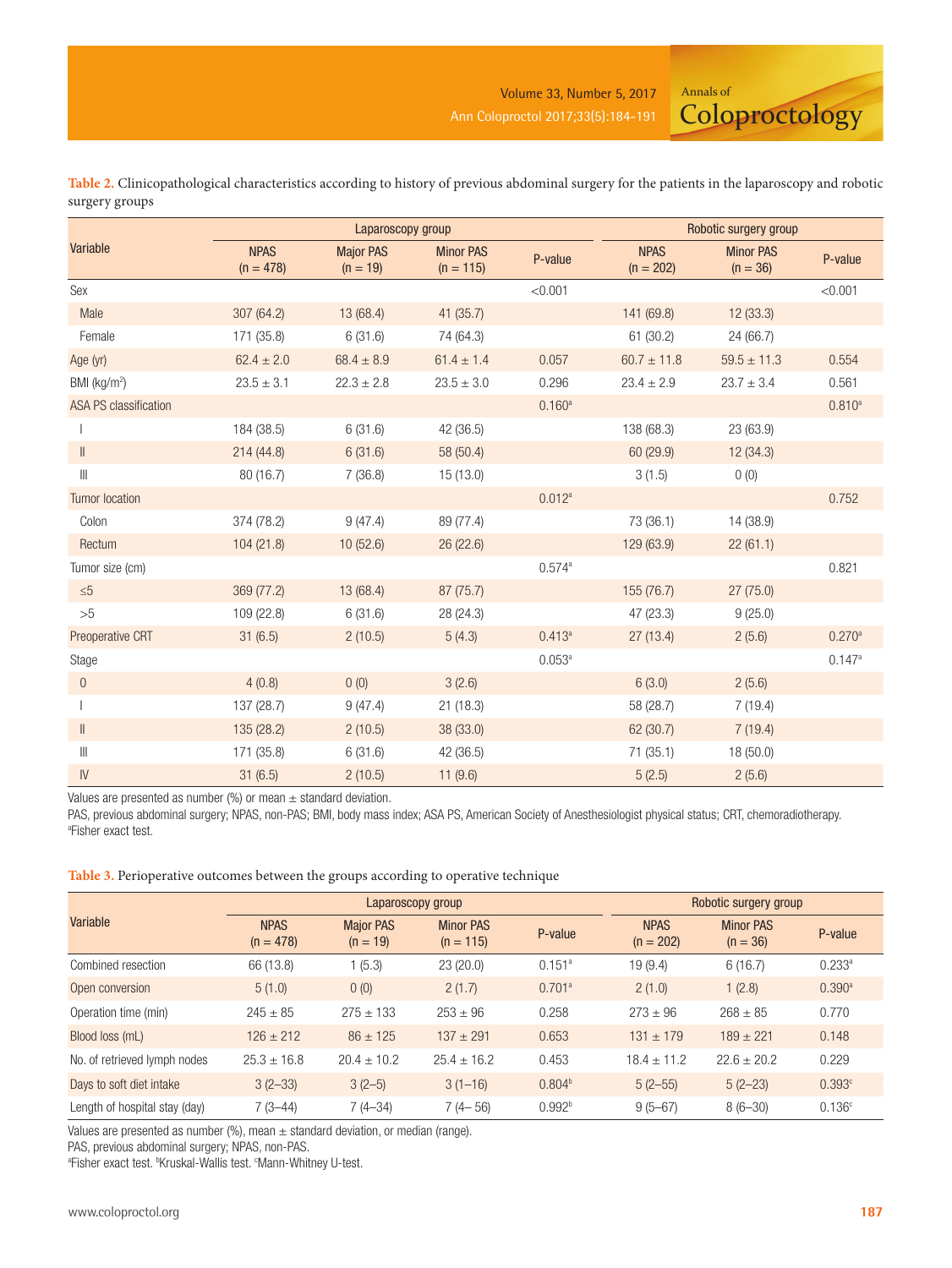Laparoscopic and Robotic Surgeries for Patients With Colorectal Cancer Who Have Had a Previous Abdominal Surgery

|                     |                            |                                                                              | Laparoscopy group        | Robotic surgery group      |                                |         |                      |
|---------------------|----------------------------|------------------------------------------------------------------------------|--------------------------|----------------------------|--------------------------------|---------|----------------------|
| Variable            | <b>NPAS</b><br>$(n = 478)$ | <b>Major PAS</b><br><b>Minor PAS</b><br>P-value<br>$(n = 19)$<br>$(n = 115)$ |                          | <b>NPAS</b><br>$(n = 202)$ | <b>Minor PAS</b><br>$(n = 36)$ | P-value |                      |
| Complications       | 65 (13.6)                  | 5(26.3)                                                                      | 19 (16.5)                | 0.229a                     | 38 (18.8)                      | 4(11.1) | 0.264                |
| Wound infection     | 15(3.1)                    | 0(0)                                                                         | 3(2.6)                   | 1.000 <sup>a</sup>         | 3(1.5)                         | 0(0)    | 1.000 <sup>a</sup>   |
| Anastomotic leakage | 11(2.3)                    | (5.3)                                                                        | 4(3.5)                   | 0.304a                     | 14(6.9)                        | 1(2.8)  | 0.480 <sup>a</sup>   |
| Bleeding            | 4(0.8)                     | 0(0)                                                                         | 0(0)                     | 1.000 <sup>a</sup>         | 4(2.0)                         | 0(0)    | 1.000 <sup>a</sup>   |
| Abdominal abscess   |                            |                                                                              | $\overline{\phantom{a}}$ |                            | 1(0.5)                         | 0(0)    | 1.000 <sup>a</sup>   |
| Postoperative ileus | 9(1.9)                     | (5.3)                                                                        | 1(0.9)                   | $0.313^{a}$                | 2(1.0)                         | 2(5.6)  | $0.110^a$            |
| Urinary retention   | 17(3.6)                    | 2(10.5)                                                                      | 6(5.2)                   | 0.167a                     | 10(5.0)                        | 0(0)    | $0.367$ <sup>a</sup> |
| Other               | 9(1.9)                     | (5.3)                                                                        | 5(4.3)                   | $0.180^{a}$                | 4(2.0)                         | 1(2.8)  | $0.563^{\circ}$      |

#### **Table 4.** Comparison of morbidity between the groups according to operative technique

Values are presented as number (%).

PAS, previous abdominal surgery; NPAS, non-PAS.

a Fisher exact test.

| Table 5. Clinical outcomes between the NPAS and the PAS groups from previous studies (laparoscopic surgeries) |  |  |  |  |
|---------------------------------------------------------------------------------------------------------------|--|--|--|--|
|                                                                                                               |  |  |  |  |

| Study                               | <b>NPAS</b> | <b>PAS</b> | <b>Comparison between NPAS and PAS</b> |                     |                       |                  |  |
|-------------------------------------|-------------|------------|----------------------------------------|---------------------|-----------------------|------------------|--|
|                                     |             |            | Operation time (min)                   | Conversion rate (%) | Complication rate (%) | L <sub>OH</sub>  |  |
| Law et al. [10] (2005)              | 211         | 84         | 170/180                                | 11.3/17.8           | 20.8/16.7             | 7/7 (median)     |  |
| Franko et al. [12] (2006)           | 473         | 347        | 158/159                                | $11.4*/19.6*$       | N/A                   | N/A              |  |
| Arteaga González et al. [13] (2006) | 59          | 27         | 199/222                                | $5.1*/26.1*$        | 38.9/39.1             | 7.6/6.3 (mean)   |  |
| Vignali et al. [14] (2007)          | 91          | 91         | 192*/218*                              | 8.7/16.4            | 23.1/25.3             | 9.1/9.9 (median) |  |
| Naguib et al. [11] (2012)           | 113         | 68         | 216/233                                | 10.6/13.2           | 24.7/25               | $4.5/4$ (median) |  |
| Yamamoto et al. [15] (2013)         | 1.121       | 580        | 244/242                                | 10.2/12.4           | 23.3/25.3             | 18.8/19 (mean)   |  |
| Zeng et al. [16] (2015)             | 378         | 378        | 200*/220*                              | $9.5*/16.6*$        | 20.6/19               | 9/9 (median)     |  |

PAS, previous abdominal surgery; NPAS, non-PAS; LOH, length of hospital stay; N/A, not available.

\*Statistically significant.

tion time [19, 21] and increases the risk of intraoperative bleeding, inadvertent enterotomy or enterectomy [22, 23]. The surgery can be disturbed by adhesions that change the local anatomy and make distinguishing actual structures difficult. Laparoscopic and robotic surgeries are more likely to induce such damage than open surgeries because of the limited visual field during the initial approach and the loss of tactile sensation.

In Korea, the use of laparoscopy for colorectal surgery has increased to 64% of all colorectal cancer surgeries performed, and robotic surgery has become another way to perform minimally invasive colorectal surgeries [4, 24]. Surgeons generally prefer laparoscopic and robotic colorectal surgeries because they usually yield earlier recovery of bowel function and shorter time to hospital discharge than open surgery [1-6, 25, 26], although the costeffectiveness of robotic surgeries remains unclear in Korea [7-9]. However, PAS has been regarded as a relative contraindication for minimally invasive surgeries because intra-abdominal adhesions might increase technical difficulties.

In this study, the proportion of patients who had had previous

abdominal surgeries was higher in women than in men, largely due to the preponderance of common gynecologic surgeries, such as a total abdominal hysterectomy, cesarean section, oophorectomy, and myomectomy. This was consistent with patient histories in other studies.

Existing studies have found contradictory impacts of PAS on operation time (Tables 5, 6). Most previous studies reported that PAS did not affect operation time [10-13, 15]. However, Vignali et al. [14] reported that the PAS group was associated with a longer operation time than the control group (218 minutes vs. 192 minutes,  $P = 0.01$ ). Additionally, Zeng et al. [16] reported that in their case-matched cohort, the PAS group had a longer average operation time than the group without PAS (220 minutes vs. 200 minutes,  $P = 0.002$ ). According to recent studies that also stratified PAS patients into minor or major PAS groups, Kim et al. [17] reported that the operation times were comparable for patients in the NPAS, the major PAS, and the minor PAS groups (188, 191, and 192 minutes, respectively, for colon cancer and 227, 210, and 248 minutes, respectively, for rectal cancer). Lee et al. [18] also re-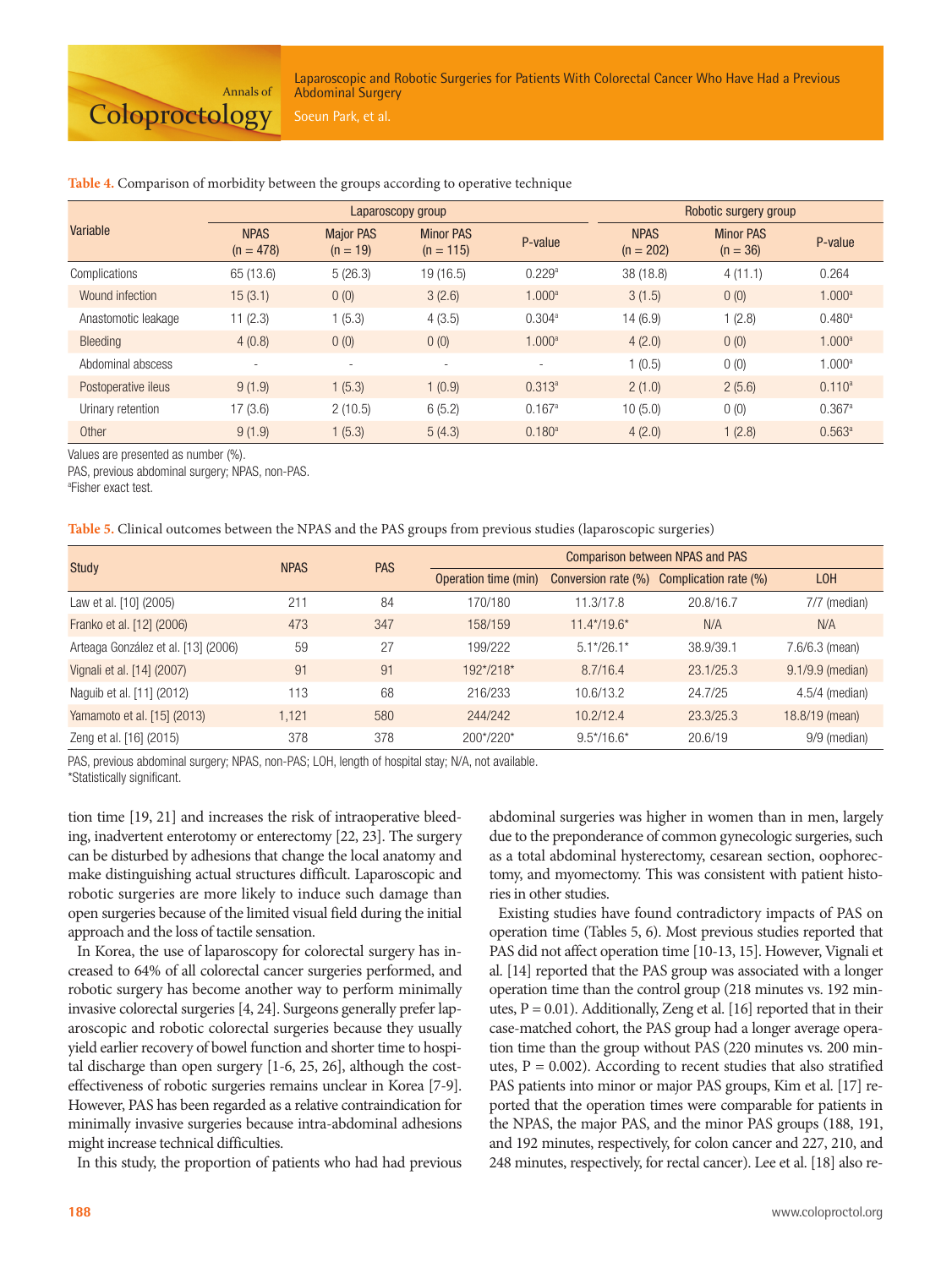| <b>Study</b>           | <b>NPAS</b> | <b>Major PAS</b> | <b>Minor PAS</b> | Comparison among NPAS, major PAS, and minor PAS |                     |                       |                      |  |  |
|------------------------|-------------|------------------|------------------|-------------------------------------------------|---------------------|-----------------------|----------------------|--|--|
|                        |             |                  |                  | Operation time (min)                            | Conversion rate (%) | Complication rate (%) | <b>LOH</b>           |  |  |
| Kim et al. [17] (2015) |             |                  |                  |                                                 |                     |                       |                      |  |  |
| Colon cancer           | 272         | 24               | 33               | 188/191/192                                     | $8.1*/25*/15.2$     | 28.7/29.2/27.3        | 12/12/12 (mean)      |  |  |
| Rectal cancer          | 282         | 16               | 26               | 227/210/248                                     | $8.9*/25*/15.4$     | 29.1/25/26.9          | 14/13/13 (mean)      |  |  |
| Lee et al. [18] (2016) | 2,595       | 165              | 428              | 170/169/164                                     | $1.7*/4.2*/2.1$     | $10.8*/17*/8.2$       | $9.1/9.5/8.8$ (mean) |  |  |
| Current study          |             |                  |                  |                                                 |                     |                       |                      |  |  |
| Laparoscopy            | 478         | 19               | 115              | 245/275/253                                     | 1.0/0/1.7           | 13.6/26.3/16.5        | $7/7/7$ (median)     |  |  |
| Robot                  | 202         | $\Omega$         | 36               | 273/NA/268                                      | .0/NA/2.8           | 18.8/NA/11.1          | 9/NA/8 (median)      |  |  |

**Table 6.** Clinical outcomes between the among NPAS, major PAS, and minor PAS groups from previous studies (laparoscopic surgeries)

PAS, previous abdominal surgery; NPAS, non-PAS; LOH, length of hospital stay; N/A, not available.

\*Statistically significant.

ported average operation times of 170, 169, and 164 minutes for these 3 groups and found no differences among the groups. Our results are consistent with those of previous studies. Additionally, we found no difference in operation times between the NPAS and the minor PAS groups for robotic surgery. However, we need to interpret these results cautiously. Kim et al. [17] reported that major PAS in rectal cancer patients was associated with relatively longer operation time compared with patients with no PAS or minor PAS, although the difference was not statistically significant. They argued that the operation time could be greatly affected by specific time-demanding surgical procedures rather than the degree of adhesion, in that an abdominoperineal resection was more commonly performed in the NPAS group than in the major PAS or the minor PAS group. Also, the learning curve for laparoscopic surgery and the tendency for inexperienced surgeons to reject patients with PAS may make estimating the real impact of previous abdominal surgeries on operation time more difficult [18].

In cases with conversions, contradictory results were found among previous studies (Tables 5, 6). Some studies found that PAS was associated with a higher conversion rate [12, 13, 16] while some studies did not [10, 11, 14, 15]. Interestingly, 2 recently published studies analyzed the conversion rate according to the major and the minor types of previous abdominal surgeries [17, 18]. They found that major PAS, not minor PAS, was associated with a higher conversion rate compared with that for patients with no PAS. Although the definition of minor or major PAS was arbitrary and the characteristics of previous surgeries (either open or laparoscopic surgery) could not be accurately included in these 2 retrospective studies, the differences in adhesion formation according to PAS boundaries could, in part, explain the contradictory results among previous studies.

In Korean studies on laparoscopic colorectal surgeries, the open conversion rate was relatively low compared to that seen in Western countries. In the COREAN trial comparing open and laparoscopic surgery for patients with mid or low rectal cancer after neoadjuvant chemoradiotherapy, although the rate of previous abdominal surgeries was 45.3% in the laparoscopy group, the conversion rate was only 1.1% (2 of 170) [3]. Kim et al. [27] reported a conversion rate of 0.6% (1 of 143) even among early surgical trainees, where 70 cases were performed under the supervision of an experienced surgeon. In contrast, Park et al. [28] reported a significantly higher conversion rate (14.8%) among obese patients ( $BMI > 30$  kg/m<sup>2</sup>) compared with other groups (2.6% in patients with BMI <  $25 \text{ kg/m}^2$ , 2.9% in patients with BMI  $= 25 - 29.9$  kg/m<sup>2</sup>). These results suggest that the conversion rate was influenced not only by the degree of surgical expertise but also by the patient's physical status. The overall conversion rate in this study was similar to that from other Korean studies (1.1% in laparoscopic and 1.2% in robotic surgeries). In contrast to other previous studies that compared 3 laparoscopy groups, previous abdominal surgeries did not impact the rate of conversion for either laparoscopic or robotic surgeries. One possible explanation might be the overall low conversion rate in our study. All of the laparoscopic and the robotic surgeries were completed by experienced colorectal surgeons, and the proportion of obese patients in our cohort was extremely low. However, the possibility of selection bias cannot be rejected because of our relatively small sample size, especially for the patients in the major PAS group who underwent laparoscopic surgery.

Annals of

**Coloproctology** 

A major limitation of our study is its retrospective design. We were not able to include the incision site of previous abdominal surgeries among the variables affecting clinical outcomes. One of the specific characteristics of laparoscopic and robotic colorectal surgeries is that they require multiquadrant movements in the abdomen. Thus, surgical difficulties might depend on whether adhesions were present in the same operation field or if previous operations had been performed in the same abdominal quadrant. Yamamoto et al. [15] found that some situations, considering both previous incisional skin scarring and type of planned laparoscopic surgeries (e.g., transverse colectomy with median and upper median incisions, left colectomy with upper median incision, or total colectomy with median incision), showed higher conversion rates than others. The decision to perform laparoscopic, ro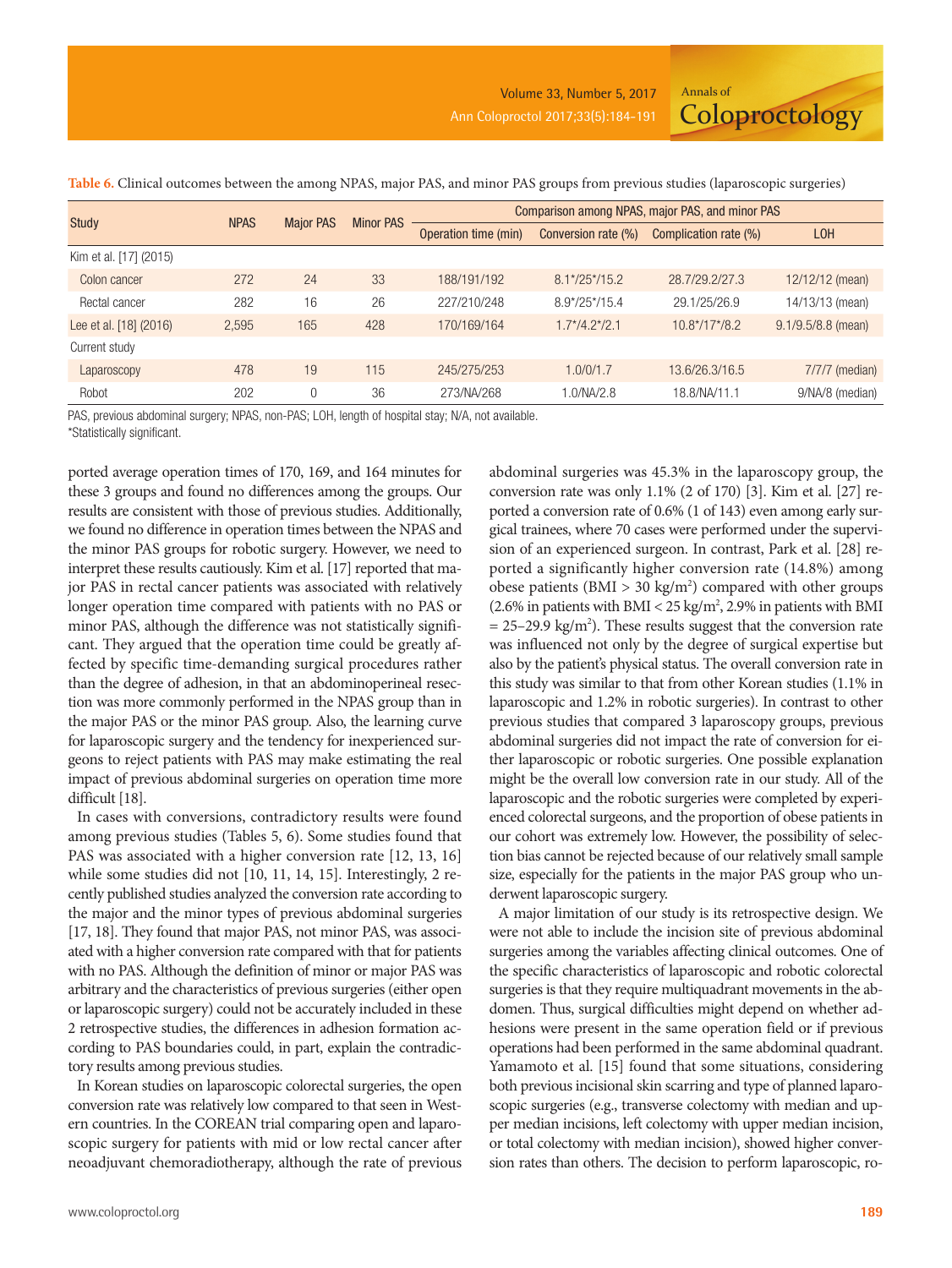Laparoscopic and Robotic Surgeries for Patients With Colorectal Cancer Who Have Had a Previous Abdominal Surgery

botic, or open surgery was always between the surgeon and the patient. Because an objective assessment of how the surgical modality had been selected was not available, the reasoning behind each selection could not be determined. This may have led to a possible selection bias in which patients with severe adhesions from previous surgeries would be expected to experience difficulties with minimally invasive surgery and, thus, would be excluded from this study. This potential selection bias must be addressed with a future prospectively designed study. Finally, the small sample size of patients with major PAS may have led to an underpowered analysis; thus, we could not investigate the impact of major PAS on robotic surgeries, which will need further validation in other clinical settings.

Annals of

**Coloproctology** 

In conclusion, our study demonstrated that having had PAS did not adversely impact short-term outcomes from laparoscopy or robot colorectal cancer surgeries. We should not regard PAS as an absolute contraindication for minimally invasive surgeries.

## **CONFLICT OF INTEREST**

No potential conflict of interest relevant to this article was reported.

## **REFERENCES**

- 1. Clinical Outcomes of Surgical Therapy Study Group, Nelson H, Sargent DJ, Wieand HS, Fleshman J, Anvari M, et al. A comparison of laparoscopically assisted and open colectomy for colon cancer. N Engl J Med 2004;350:2050-9.
- 2. Jayne DG, Guillou PJ, Thorpe H, Quirke P, Copeland J, Smith AM, et al. Randomized trial of laparoscopic-assisted resection of colorectal carcinoma: 3-year results of the UK MRC CLASICC Trial Group. J Clin Oncol 2007;25:3061-8.
- 3. Kang SB, Park JW, Jeong SY, Nam BH, Choi HS, Kim DW, et al. Open versus laparoscopic surgery for mid or low rectal cancer after neoadjuvant chemoradiotherapy (COREAN trial): short-term outcomes of an open-label randomised controlled trial. Lancet Oncol 2010;11:637-45.
- 4. Kang J, Yoon KJ, Min BS, Hur H, Baik SH, Kim NK, et al. The impact of robotic surgery for mid and low rectal cancer: a casematched analysis of a 3-arm comparison--open, laparoscopic, and robotic surgery. Ann Surg 2013;257:95-101.
- 5. Baek JH, Pastor C, Pigazzi A. Robotic and laparoscopic total mesorectal excision for rectal cancer: a case-matched study. Surg Endosc 2011;25:521-5.
- 6. Park JS, Choi GS, Lim KH, Jang YS, Jun SH. Robotic-assisted versus laparoscopic surgery for low rectal cancer: case-matched analysis of short-term outcomes. Ann Surg Oncol 2010;17:3195- 202.
- 7. Park JS, Choi GS, Park SY, Kim HJ, Ryuk JP. Randomized clinical trial of robot-assisted versus standard laparoscopic right colectomy. Br J Surg 2012;99:1219-26.
- 8. Kim CW, Baik SH, Roh YH, Kang J, Hur H, Min BS, et al. Costeffectiveness of robotic surgery for rectal cancer focusing on short-term outcomes: a propensity score-matching analysis. Medicine (Baltimore) 2015;94:e823.
- 9. Kang J, Park YA, Baik SH, Sohn SK, Lee KY. A comparison of open, laparoscopic, and robotic surgery in the treatment of rightsided colon cancer. Surg Laparosc Endosc Percutan Tech 2016;26: 497-502.
- 10. Law WL, Lee YM, Chu KW. Previous abdominal operations do not affect the outcomes of laparoscopic colorectal surgery. Surg Endosc 2005;19:326-30.
- 11. Naguib N, Saklani A, Shah P, Mekhail P, Alsheikh M, AbdelDayem M, et al. Short-term outcomes of laparoscopic colorectal resection in patients with previous abdominal operations. J Laparoendosc Adv Surg Tech A 2012;22:468-71.
- 12. Franko J, O'Connell BG, Mehall JR, Harper SG, Nejman JH, Zebley DM, et al. The influence of prior abdominal operations on conversion and complication rates in laparoscopic colorectal surgery. JSLS 2006;10:169-75.
- 13. Arteaga González I, Martín Malagón A, López-Tomassetti Fernández EM, Arranz Durán J, Díaz Luis H, Carrillo Pallares A. Impact of previous abdominal surgery on colorectal laparoscopy results: a comparative clinical study. Surg Laparosc Endosc Percutan Tech 2006;16:8-11.
- 14. Vignali A, Di Palo S, De Nardi P, Radaelli G, Orsenigo E, Staudacher C. Impact of previous abdominal surgery on the outcome of laparoscopic colectomy: a case-matched control study. Tech Coloproctol 2007;11:241-6.
- 15. Yamamoto M, Okuda J, Tanaka K, Kondo K, Asai K, Kayano H, et al. Effect of previous abdominal surgery on outcomes following laparoscopic colorectal surgery. Dis Colon Rectum 2013;56:336- 42.
- 16. Zeng WG, Liu MJ, Zhou ZX, Hou HR, Liang JW, Wang Z, et al. Impact of previous abdominal surgery on the outcome of laparoscopic resection for colorectal cancer: a case-control study in 756 patients. J Surg Res 2015;199:345-50.
- 17. Kim IY, Kim BR, Kim YW. Impact of prior abdominal surgery on rates of conversion to open surgery and short-term outcomes after laparoscopic surgery for colorectal cancer. PLoS One 2015;10: e0134058.
- 18. Lee SY, Kim CH, Kim YJ, Kim HR. Laparoscopic surgery for colorectal cancer patients who underwent previous abdominal surgery. Surg Endosc 2016;30:5472-80.
- 19. Beck DE, Ferguson MA, Opelka FG, Fleshman JW, Gervaz P, Wexner SD. Effect of previous surgery on abdominal opening time. Dis Colon Rectum 2000;43:1749-53.
- 20. Liakakos T, Thomakos N, Fine PM, Dervenis C, Young RL. Peritoneal adhesions: etiology, pathophysiology, and clinical significance. Recent advances in prevention and management. Dig Surg 2001;18:260-73.
- 21. Coleman MG, McLain AD, Moran BJ. Impact of previous surgery on time taken for incision and division of adhesions during lapa-